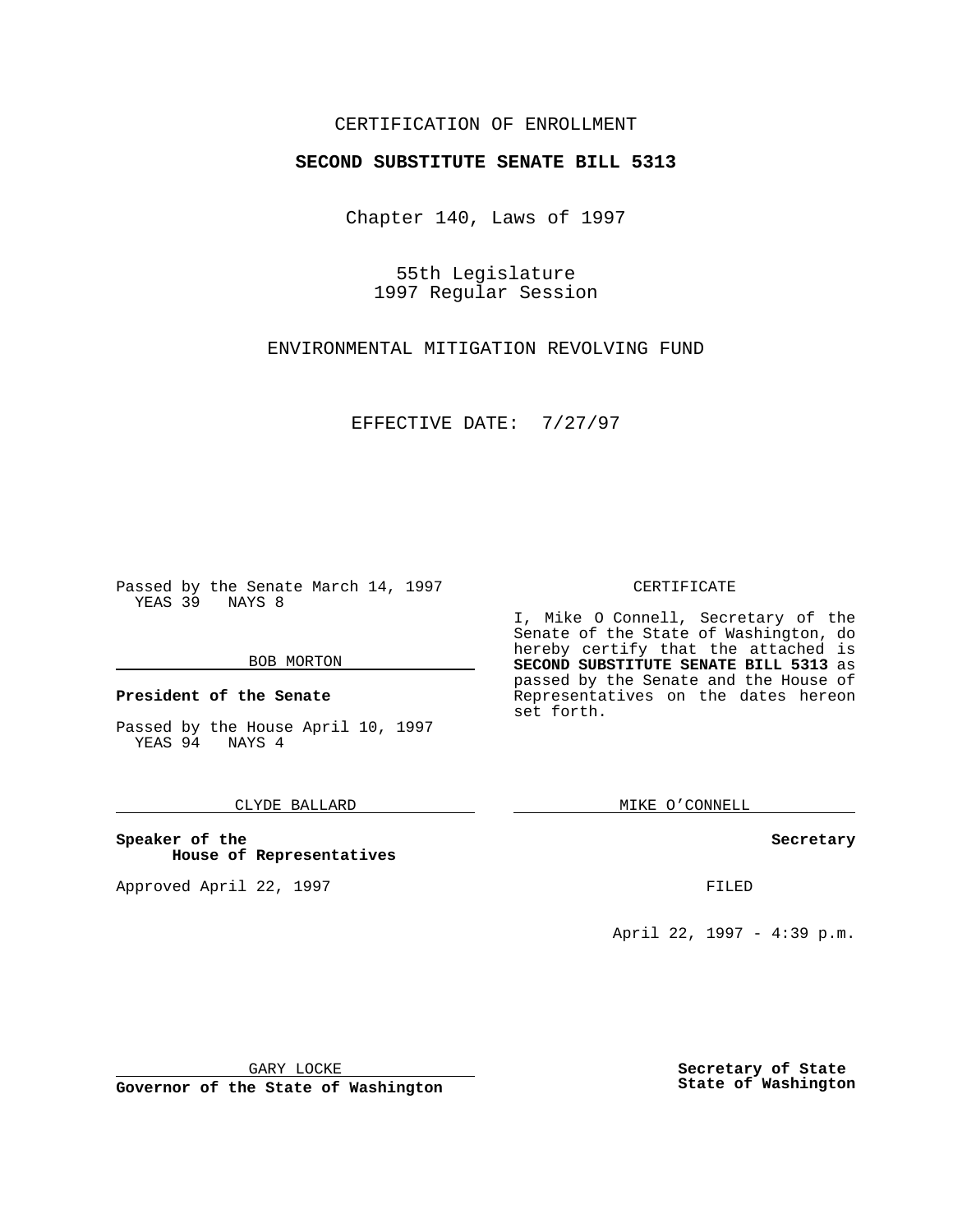# **SECOND SUBSTITUTE SENATE BILL 5313** \_\_\_\_\_\_\_\_\_\_\_\_\_\_\_\_\_\_\_\_\_\_\_\_\_\_\_\_\_\_\_\_\_\_\_\_\_\_\_\_\_\_\_\_\_\_\_

\_\_\_\_\_\_\_\_\_\_\_\_\_\_\_\_\_\_\_\_\_\_\_\_\_\_\_\_\_\_\_\_\_\_\_\_\_\_\_\_\_\_\_\_\_\_\_

Passed Legislature - 1997 Regular Session

### **State of Washington 55th Legislature 1997 Regular Session**

**By** Senate Committee on Ways & Means (originally sponsored by Senators Wood, Haugen and Prince; by request of Department of Transportation)

Read first time 03/10/97.

 AN ACT Relating to environmental mitigation projects; amending RCW 43.79A.040; adding new sections to chapter 47.12 RCW; and creating a new section.

BE IT ENACTED BY THE LEGISLATURE OF THE STATE OF WASHINGTON:

 NEW SECTION. **Sec. 1.** It is the intent of this act to provide environmental mitigation in advance of the construction of programmed projects where desirable and feasible, will provide a more efficient and predictable environmental permit process, increased benefits to environmental resources, and a key tool in using the watershed approach for environmental impact mitigation. The legislative transportation committee, through its adoption of the December 1994 report "Environmental Cost Savings and Permit Coordination Study," encourages state agencies to use a watershed approach based on a water resource inventory area in an improved environmental mitigation and permitting process. Establishment of an advanced transportation environmental mitigation revolving account would help the state to improve permit processes and environmental protection when providing transportation services.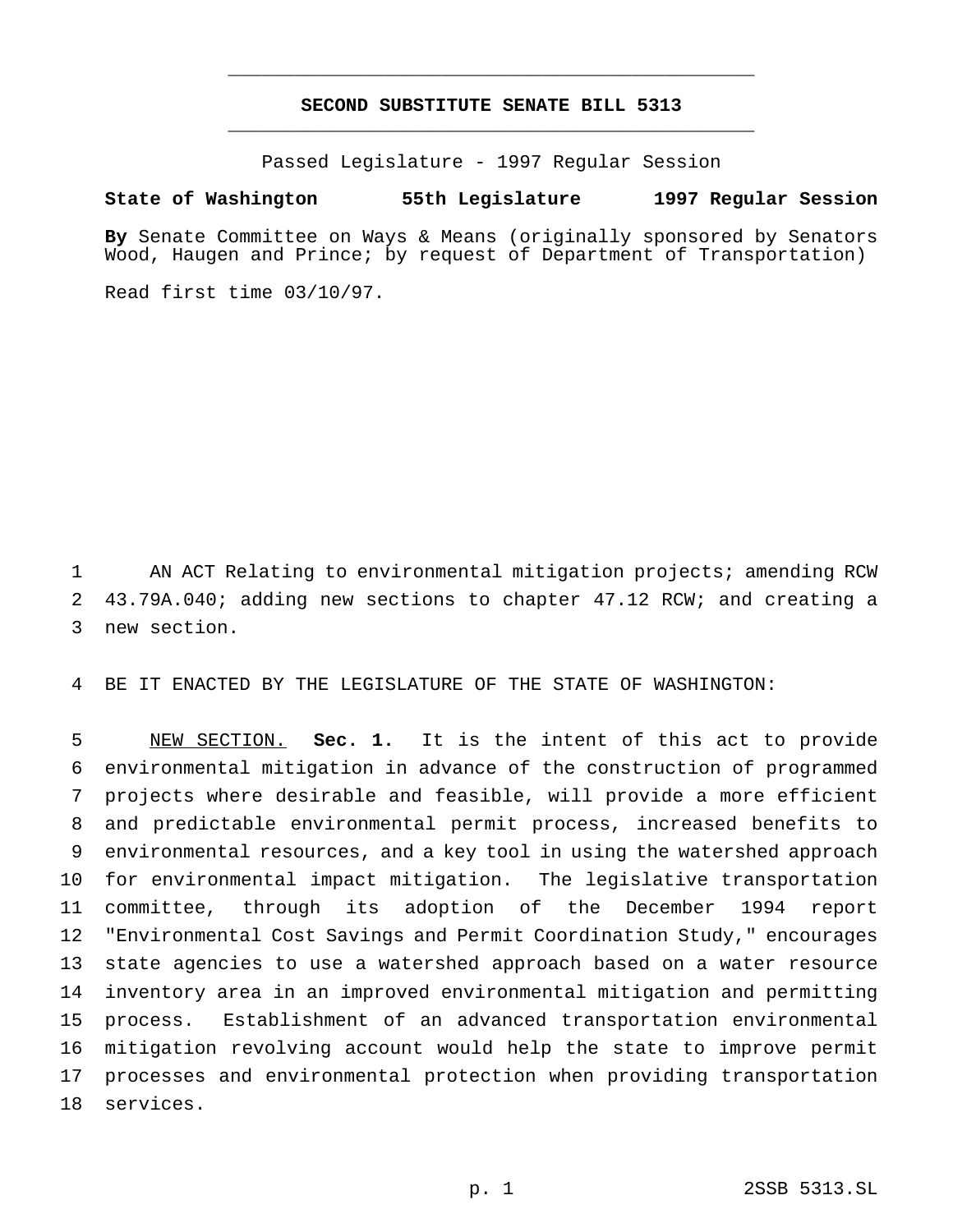NEW SECTION. **Sec. 2.** A new section is added to chapter 47.12 RCW to read as follows:

 For the purpose of environmental mitigation of transportation projects, the department may acquire or develop, or both acquire and develop, environmental mitigation sites in advance of the construction of programmed projects. The term "advanced environmental mitigation" means mitigation of adverse impacts upon the environment from transportation projects before their design and construction. Advanced environmental mitigation consists of the acquisition of property; the acquisition of property, water, or air rights; the development of property for the purposes of improved environmental management; 12 engineering costs necessary for such purchase and development; and the use of advanced environmental mitigation sites to fulfill project environmental permit requirements. Advanced environmental mitigation must be conducted in a manner that is consistent with the definition of mitigation found in the council of environmental quality regulations (40 C.F.R. Sec. 1508.20) and the governor's executive order on wetlands (EO 90-04). Advanced environmental mitigation is for projects approved by the transportation commission as part of the state's six-year plan or included in the state highway system plan. Advanced environmental mitigation may also be conducted in partnership with federal, state, or local government agencies, tribal governments, interest groups, or private parties. Partnership arrangements may include joint acquisition and development of mitigation sites, purchasing and selling mitigation bank credits among participants, and transfer of mitigation site title from one party to another. Specific conditions of partnership arrangements will be developed in written agreements for each applicable environmental mitigation site.

 NEW SECTION. **Sec. 3.** A new section is added to chapter 47.12 RCW to read as follows:

 The advanced environmental mitigation revolving account is created in the custody of the treasurer, into which the department shall deposit directly and may expend without appropriation:

 (1) An initial appropriation included in the department of transportation's 1997-99 budget, and deposits from other identified sources;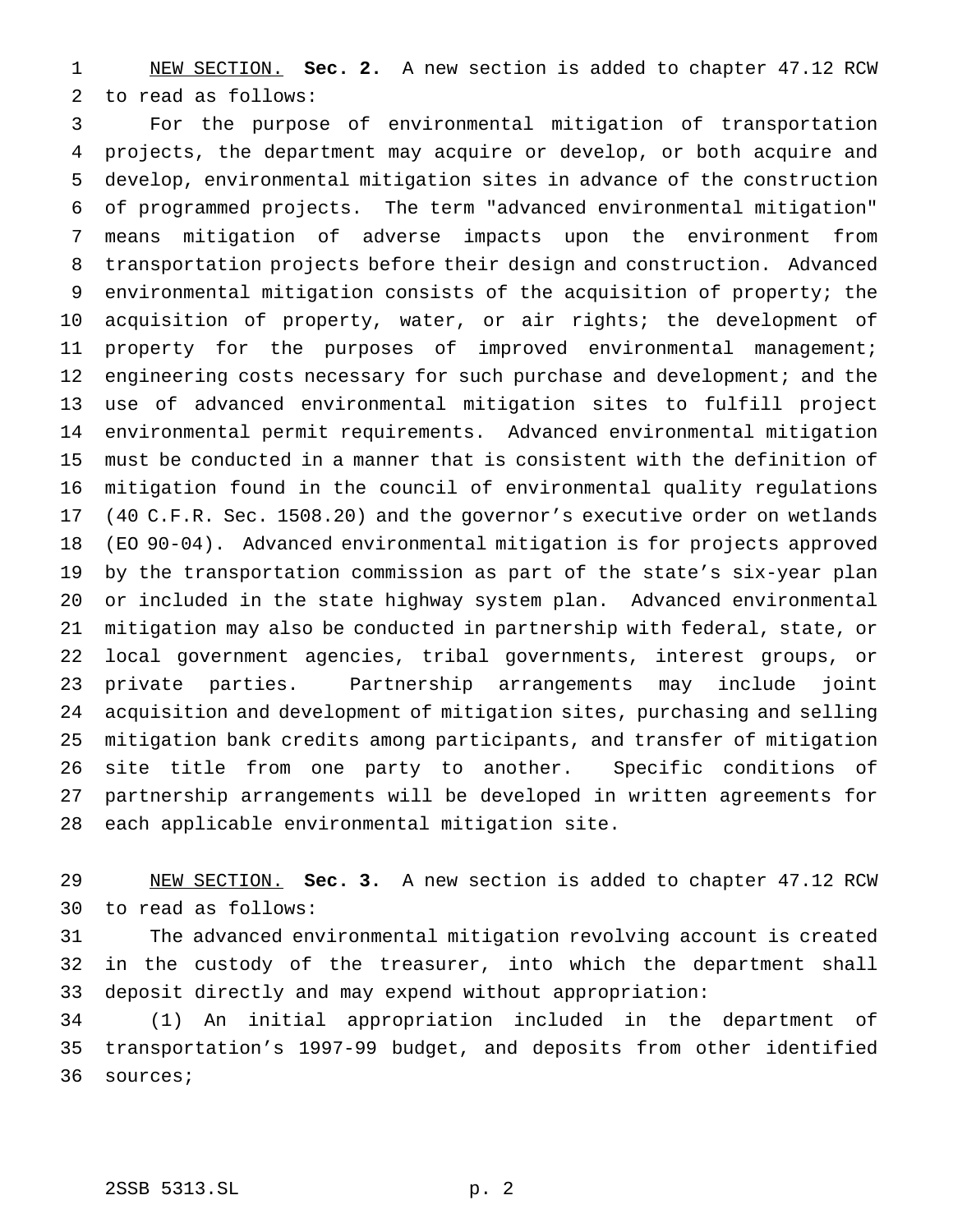(2) All moneys received by the department from internal and external sources for the purposes of conducting advanced environmental mitigation; and

 (3) Interest gained from the management of the advanced environmental mitigation revolving account.

 NEW SECTION. **Sec. 4.** A new section is added to chapter 47.12 RCW to read as follows:

 (1) After advanced environmental mitigation is conducted from funds in the advanced environmental mitigation revolving account, the advanced environmental mitigation sites must be managed in accordance with any permits, agreements, or other legal documents under which the subject advanced environmental mitigation is conducted.

 (2) When the department or any of its transportation partners proceeds with the construction of a transportation project that will use advanced environmental mitigation sites to meet the environmental mitigation needs of a project, the advanced environmental mitigation revolving account shall be reimbursed from those transportation project funds appropriated for the use of the advanced environmental mitigation sites. Reimbursements to the advanced environmental mitigation revolving account must be paid at a rate that captures:

 (a) Projected land acquisition costs for environmental mitigation 22 for the subject transportation project;

(b) Advanced environmental mitigation site development costs;

 (c) Advanced environmental mitigation site operational costs (e.g., site monitoring);

 (d) Administrative costs for the management of the advanced environmental revolving account.

These costs must be adjusted based on inflation, as appropriate.

 When only a portion of an advanced environmental mitigation site is used, the reimbursement rate charged to the purchasing party will be prorated for the portion used.

 NEW SECTION. **Sec. 5.** A new section is added to chapter 47.12 RCW to read as follows:

 By January 1st of each odd-numbered year, the department shall report to the legislative transportation committee and the office of financial management:

(1) Which properties were purchased and why;

p. 3 2SSB 5313.SL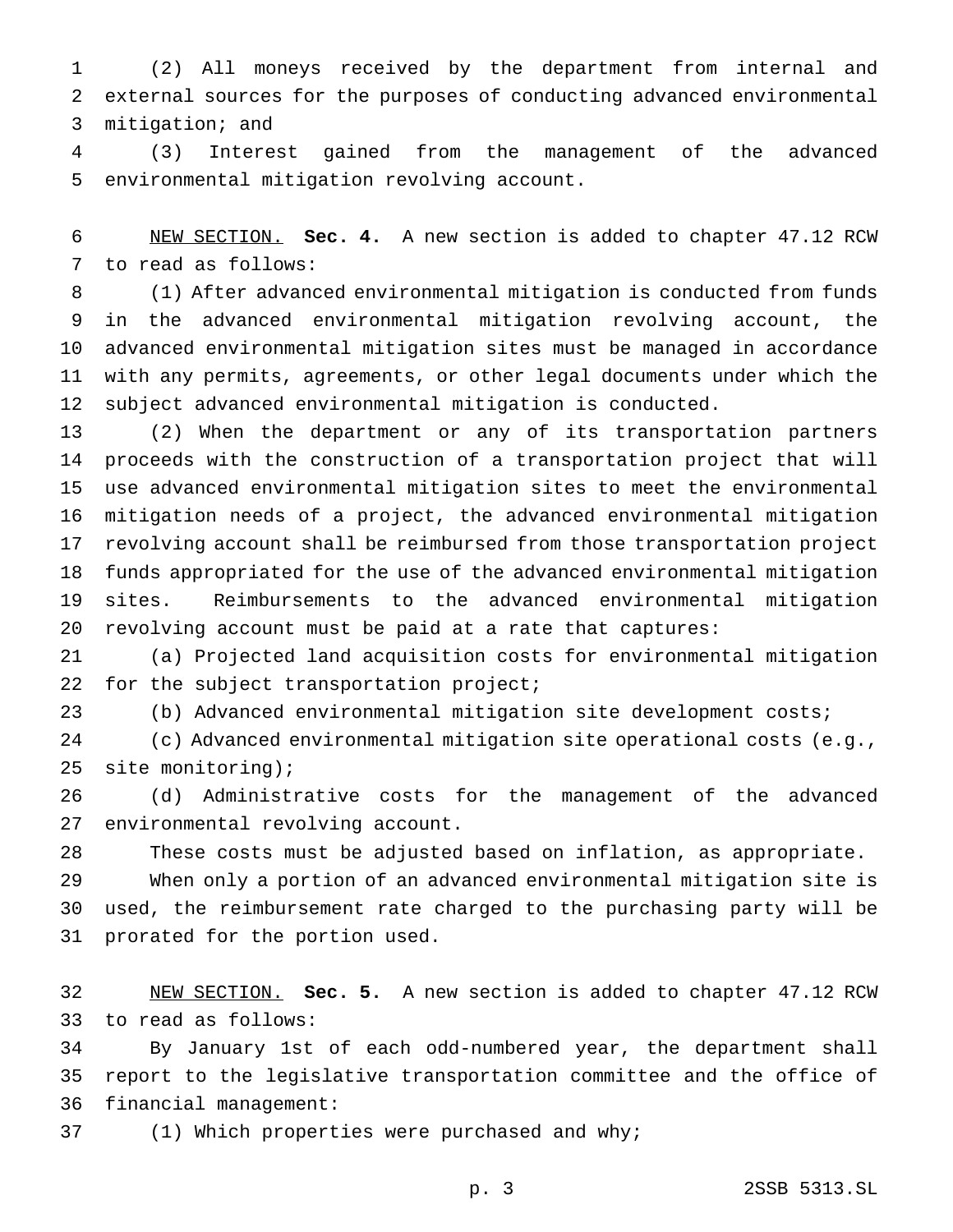(2) Expenditures for the acquired parcels; and

(3) Estimated savings from these actions.

 **Sec. 6.** RCW 43.79A.040 and 1996 c 253 s 409 are each amended to read as follows:

 (1) Money in the treasurer's trust fund may be deposited, invested, and reinvested by the state treasurer in accordance with RCW 43.84.080 in the same manner and to the same extent as if the money were in the state treasury.

 (2) All income received from investment of the treasurer's trust fund shall be set aside in an account in the treasury trust fund to be known as the investment income account.

 (3) The investment income account may be utilized for the payment of purchased banking services on behalf of treasurer's trust funds including, but not limited to, depository, safekeeping, and disbursement functions for the state treasurer or affected state agencies. The investment income account is subject in all respects to chapter 43.88 RCW, but no appropriation is required for payments to financial institutions. Payments shall occur prior to distribution of earnings set forth in subsection (4) of this section.

 (4)(a) Monthly, the state treasurer shall distribute the earnings credited to the investment income account to the state general fund except under (b) and (c) of this subsection.

 (b) The following accounts and funds shall receive their proportionate share of earnings based upon each account's or fund's average daily balance for the period: The agricultural local fund, the American Indian scholarship endowment fund, the Washington international exchange scholarship endowment fund, the energy account, the fair fund, the game farm alternative account, the grain inspection revolving fund, the rural rehabilitation account, and the self- insurance revolving fund. However, the earnings to be distributed shall first be reduced by the allocation to the state treasurer's service fund pursuant to RCW 43.08.190.

 (c) The following accounts and funds shall receive eighty percent of their proportionate share of earnings based upon each account's or fund's average daily balance for the period: The advanced right of way 36 revolving fund, the advanced environmental mitigation revolving 37 account, the federal narcotics asset forfeitures account, the high